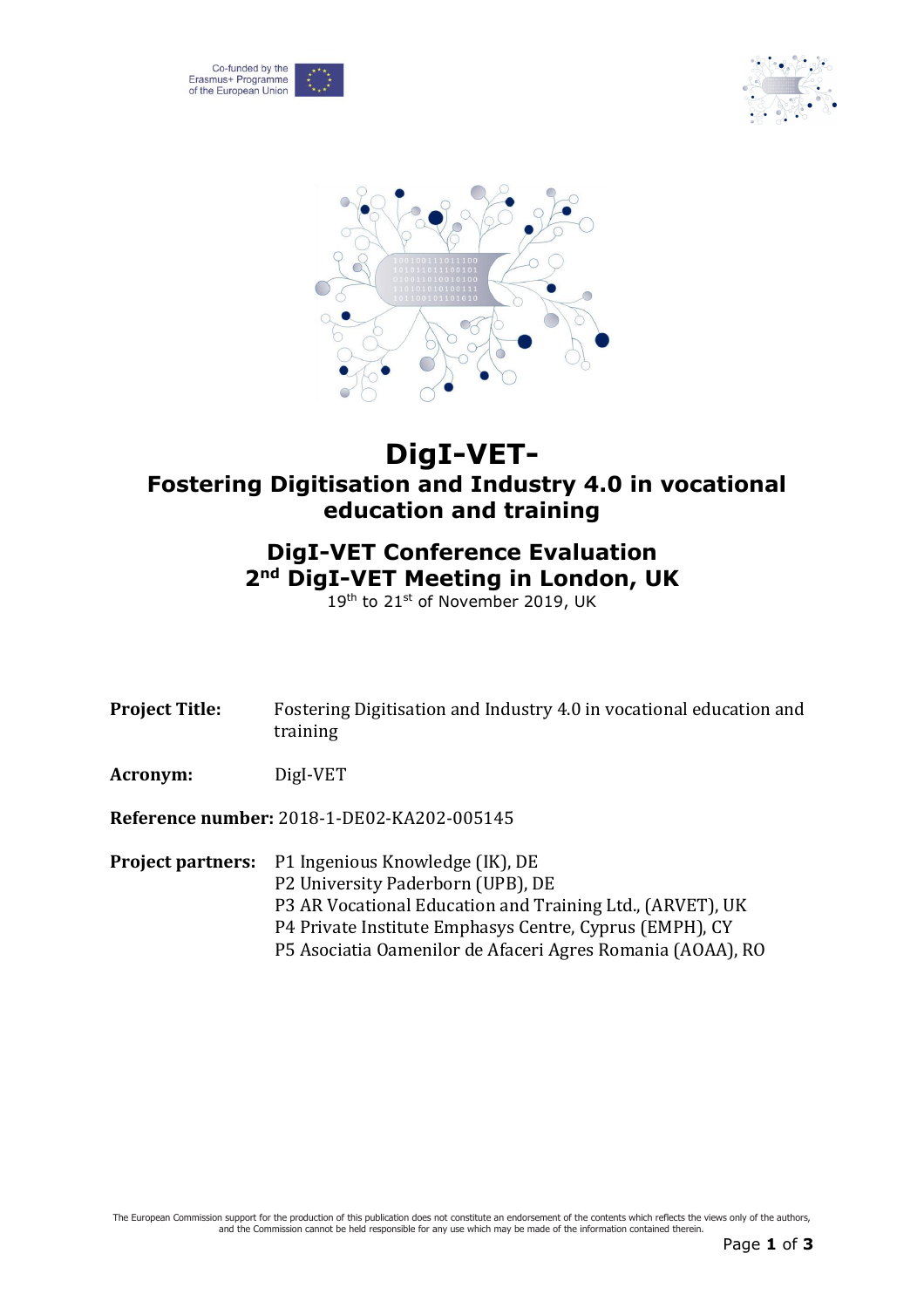



This document shall give an overview of the data collected by using the Evaluation Report at the 2nd DiGI-VET-Conference, hosted by ARVET in London, UK.

All participants have filled out the questionnaire, handed out at the end of the conference to evaluate the meeting content, the workshops design, the coordination and the results of the project meeting.

The first project meeting in London went well and none of the partners has anything of urgent matter to declare at this stage of the project. Besides that, the partners were very satisfied about the hosting in London. Some partners suggest Skype-Meetings between the face-to-face conferences. Because of this, the project team decided to have Skype-Meetings every 2 month and already have fixed the dates (see also meeting minutes). Moreover, all participants want to do more dissemination activities, e.g. posts on social media channels and website, fairs, articles in scientific journals, posters and flyers.

Even so, each partner has a clear picture of the meeting objectives and considered the meeting as helpful.

|                                                               | <b>Totally</b><br>disagree | Partly<br>disagree | Partly<br>agree | Totally<br>Agree | l don´t<br>know | Σ |
|---------------------------------------------------------------|----------------------------|--------------------|-----------------|------------------|-----------------|---|
| The conference lived up to my expectations.                   |                            |                    |                 | 8 (100%)         |                 | 8 |
| The conference objectives were clear to me.                   |                            |                    |                 | 8 (100%)         |                 | 8 |
| The difficulty level of this conference was<br>appropriate.   |                            |                    |                 | 8 (100%)         |                 | 8 |
| The conference contents were presented in an<br>engaging way. |                            |                    | $1(12,5\%)$     | 7<br>(87,5%)     |                 | 8 |
| The conference was interesting.                               |                            |                    |                 | 8 (100%)         |                 | 8 |
| The coordination was well prepared.                           |                            |                    |                 | 8 (100%)         |                 | 8 |
| The coordination was helpful.                                 |                            |                    |                 | 8 (100%)         |                 | 8 |
| Overall, I am happy with the conference results.              |                            |                    |                 | 8 (100%)         |                 | 8 |
| I have a clear picture now of the projects' next<br>steps.    |                            |                    |                 | 8 (100%)         |                 | 8 |
| I know what my tasks for the upcoming period<br>are.          |                            |                    |                 | $8(100\%)$       |                 | 8 |

Please find below the summarized evaluation data:

Do you have any concerns regarding the development process in DigI-VET so far?

◯ Yes, please be specific:

 $\bigcap$  No (N=8)

Do you have any concerns with the quality of the management or collaboration of the project so far?

⃝ Yes, please be specific:

 $\bigcap$  No (N=8)

The European Commission support for the production of this publication does not constitute an endorsement of the contents which reflects the views only of the authors, and the Commission cannot be held responsible for any use which may be made of the information contained therein.